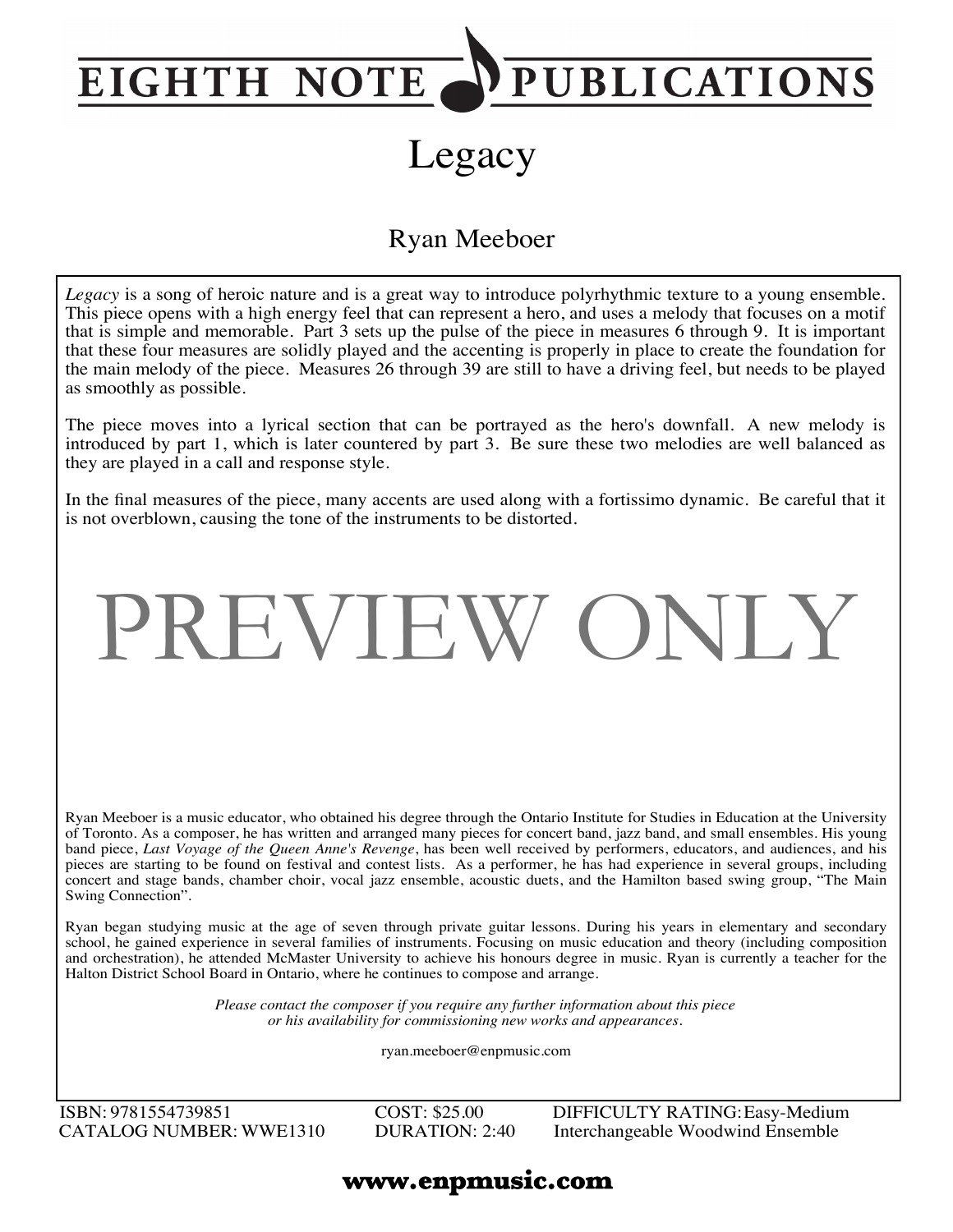

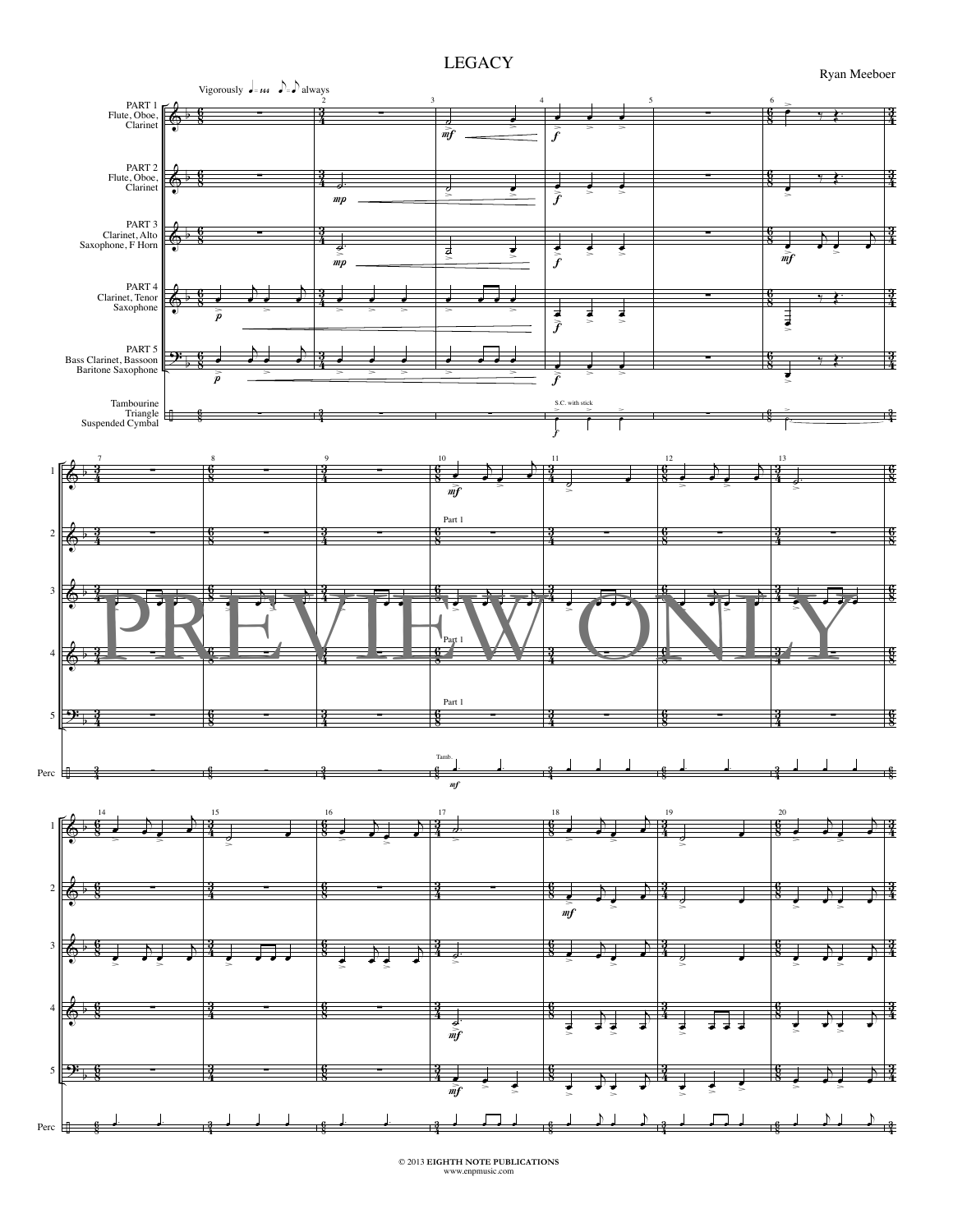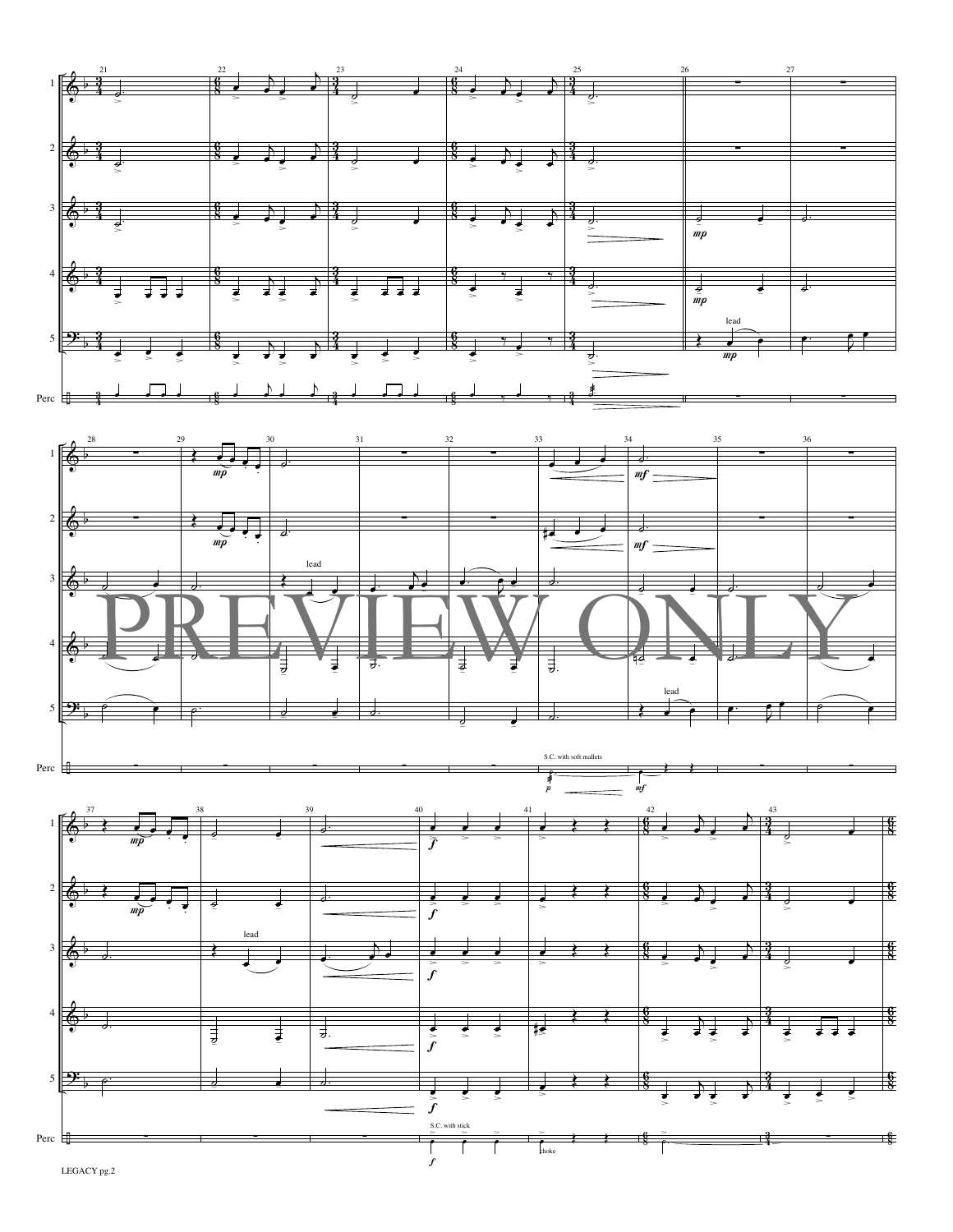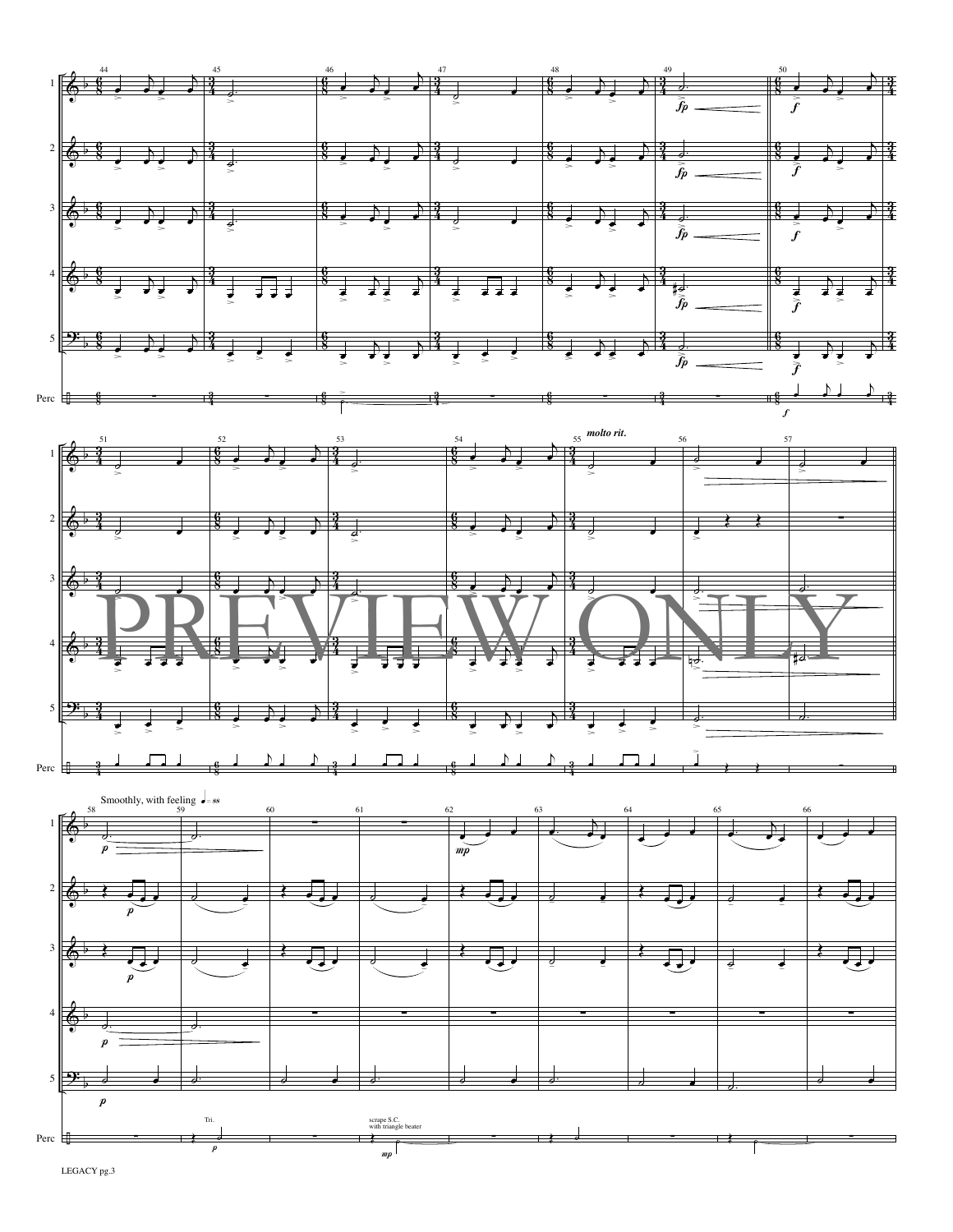

LEGACY pg.4